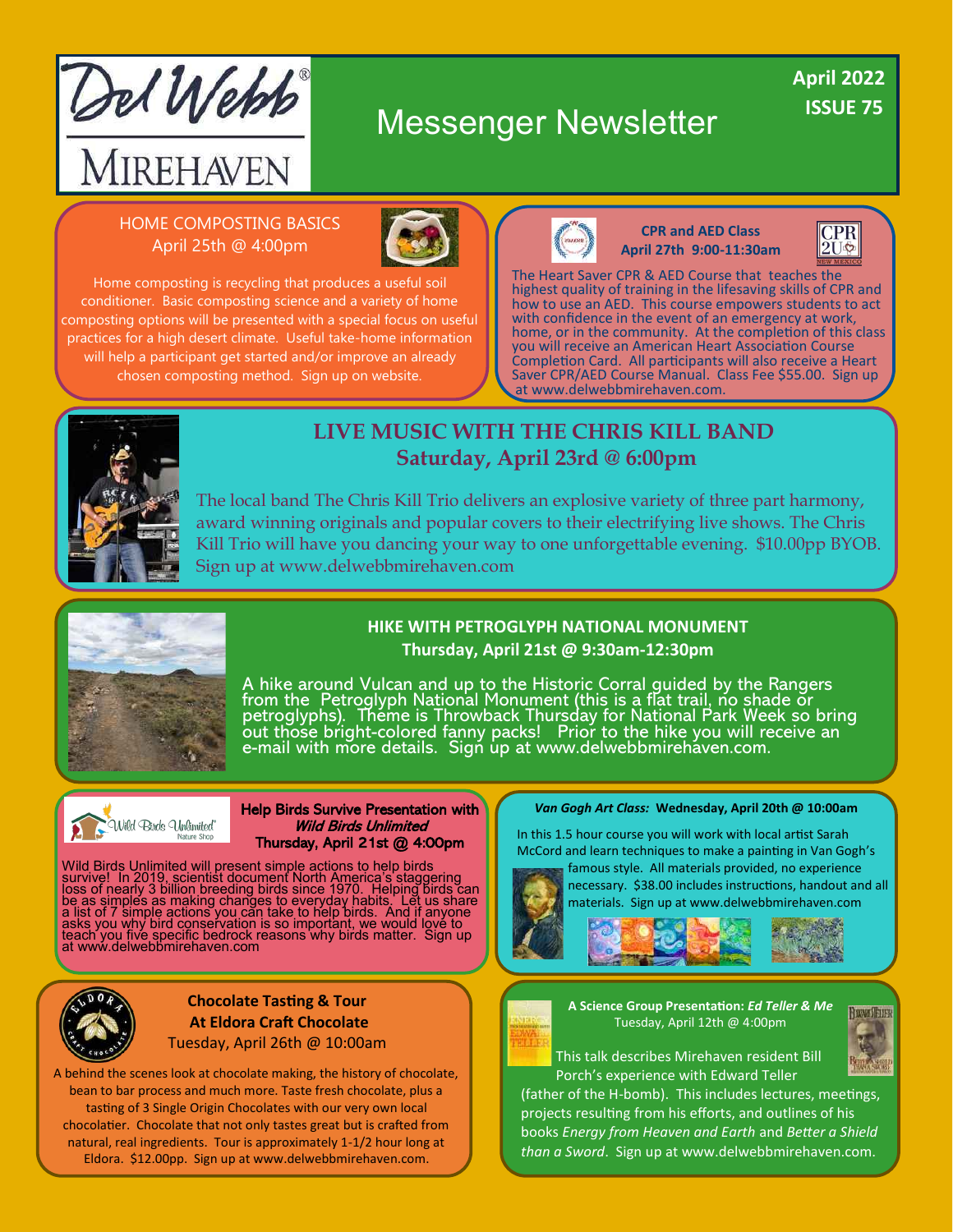



Do you have a favorite recipe using beer? The Craft Beer group is hosting a cooking with beer contest during their happy hour on April 14th at 5:00pm with proceeds from tasting fees benefiting the MGB 2022 Charity - the New Mexico Dream Center. Be a contestant or be a taster and vote for your favorite! All residents are welcome. Bring your favorite beverage, beer or whatever. Full details of the event at www.mirehavengivesback.com/ cooking-contest. Contact Kim Hafermalz at kim.5rmalz@gmail.com to become a contestant.



The ART TALK interest group invites you to their Spring Art Show Saturday, April 30, 10am-3:00pm. Visit with neighbors, meet the artists of Del Webb, enjoy the artwork, support MGB, and much more! **SEE ATTACHED FLYER AND MAP**

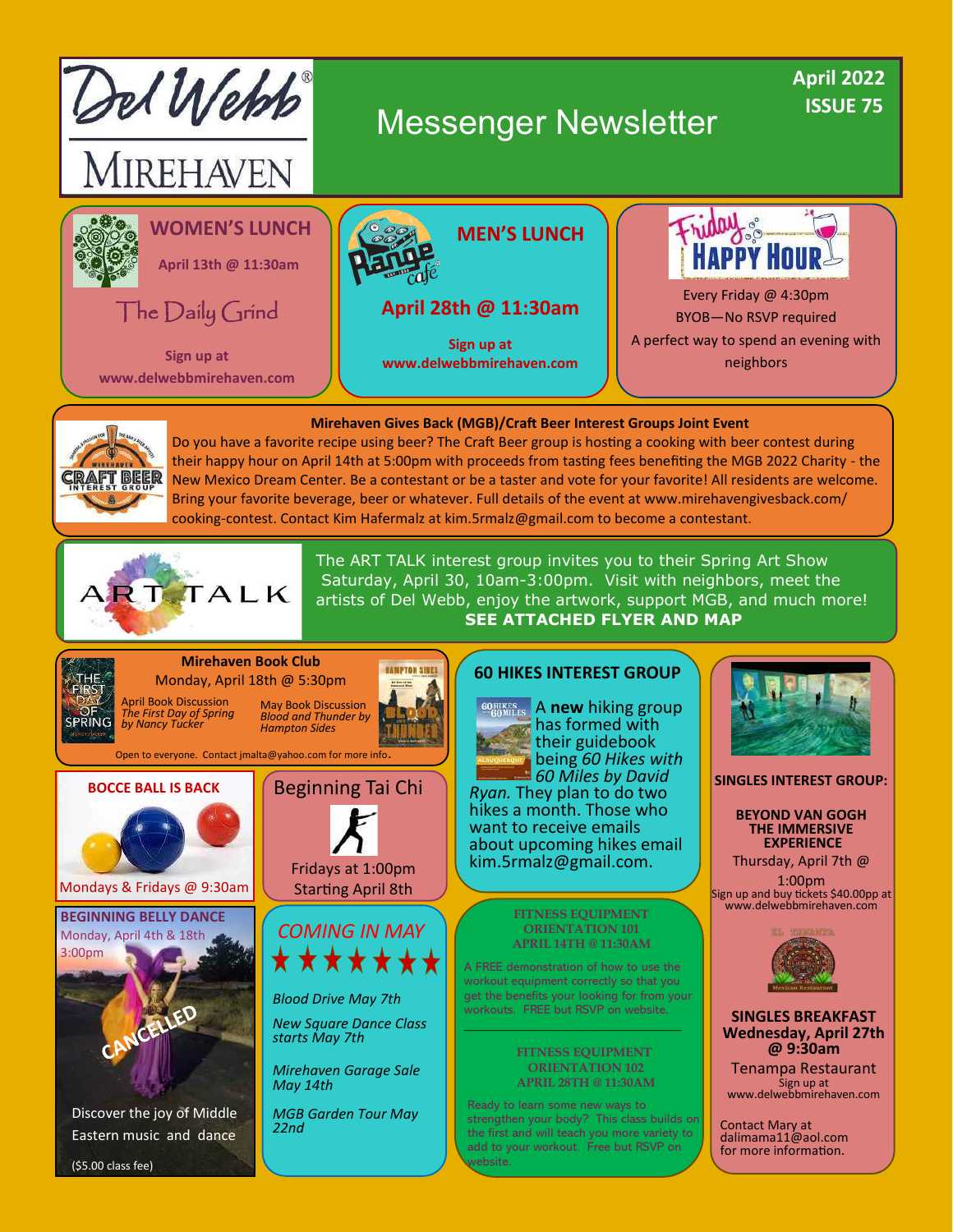Del Webb MIREHAVEN

# Messenger Newsletter

#### **HOA INFORMATION**

New Website Coming Soon! A group of residents will be demo testing a new website for the community in April. Watch for updates and how to sessions on the new website in May!

Transition: As the Community prepares to transition from developer to homeowner control of the HOA, the Board of Directors has appointed a transition Committee and members are: Gary Armstrong, Joy Clausen, Bob Hansen, Jim Lietzke, Susan Kuykendall, Ken Schlindwein and Kevin Scott. The Committee will be sending out updates to the community over the next 9 months on their work and findings.

Pool Replastering: Please check your email for updates regarding pool work that needs to be done in April and May for the pool to open for the summer. This is a large project and we appreciate your patience as the work is completed.

#### **HOA BOARD AND COMMITTEE MEETINGS**

**Landscaping and Trails Committee**- Wednesday, April 13th at 9 am Committee addresses common area landscaping concerns.

**Finance Committee**- Monday, April 18<sup>th</sup> at 9 am Committee reviews HOA monthly financials and budget.

**Architectural Review Committee**- April 7<sup>th</sup> and 21<sup>st</sup> at 9:30 am Committee reviews homeowner submittals for exterior changes. Submittals must be received one week prior to the meeting by 9 am to be included for that meeting.

The Landscaping and Trails Committee's April Newsletter celebrates Earth Day (April 22nd) with information on correct planting and pruning roses and Arbor Day (April 29th) with tips on basic tree care from the ABC Water Utility Authority. The LTC newsletters are sent to residents monthly and posted at www.delwebbmirehaven.com/ News\_calendar/Landscape and trails newsletters.htm



INTEREST GROUPS: An interest group is a group of residents who share a common interest in a particular Subject. EVERYONE IS WELCOME TO JOIN THE EXISTING INTEREST GROUPS! Have a game you want to play? Add your name at the front desk. Want to learn? Ask the front desk for the contact person for these groups.

#### **MONDAY Pickleball** 9:00 **Bocce Ball** 9:30 **Painting Group** 9:30 (April 4th) **Writer's Group** 10:00 (Zooom) **Intro to Pickle-Ball** 12:00 **Ladies' & Men's Poker** 12:30 **Bridge** 12:30 **Book Club** 5:30 (April 18th)  **TUESDAY Painting Group**  9:30 (April 12, 19th, 26th) **Walking Group**  10:00 **Video Editing Group** 10:00 (April 19th) **Conservative Group** 10:00 (April 12th) **Bridge** 12:30 **Tennis** 1:00 **Buddhist Meditation Group**  2:00 **Essential Oils** 3:00 (April 19th) **WEDNESDAY THURSDAY Pickleball 9**:00 **Singles Breakfast**  9:30 (April 27th) **Catholic Group**  11:00 (April 6th & 20th) **Jewish Group** 11:00 (April 13th) **American Mah Jongg** 12:30 **Poker** 12:30 **Fiber Crafts** 4:00 **RummyKub** 5:00 **Wine Tasting** 7:00 (April 20th) (TBD) **Running Group**  9:00 **Pickleball Skills & Drills** 10:00 (April 7th & 21st) **Mexican Train**  12:30 **Tennis** 1:00 **Singles Group:**  Van Gogh 1:00 **Craft Beer Cooking Contest Happy Hour** 5:00 (April 14th)  **FRIDAY Pickleball** 9:00 **Bocce Ball** 9:30 **Walking Group**  10:00 **Hand & Foot**  12:30 **Chess Group**  1:00 **SATURDAY Pickleball** 9:00 **German Group**  10:00 **ART Talk** Art Show 10:00 April 30th) **Poker** 12:30 **Jewish group Passover** 4:00 (April 16th)  **SUNDAY Running Group** 9:00 **Hand & Foot** 12:00 **Acoustic Jam** 1:00 (April 10th) **Golf** 1:00 (Ladera Golf Course)

**Science Group Presentation** 4:00 (April 12th)

**Chinese Mah Jongg** 5:00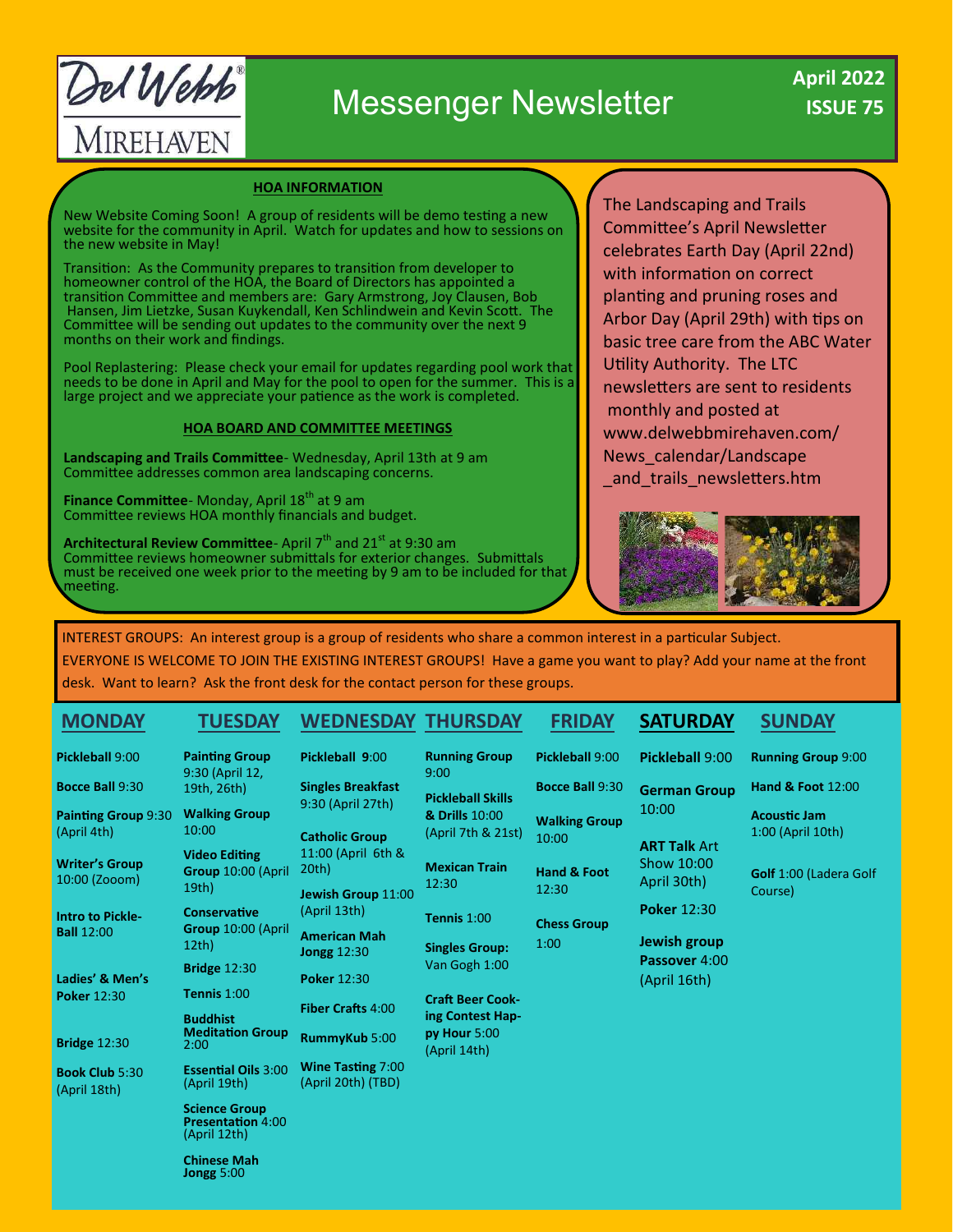